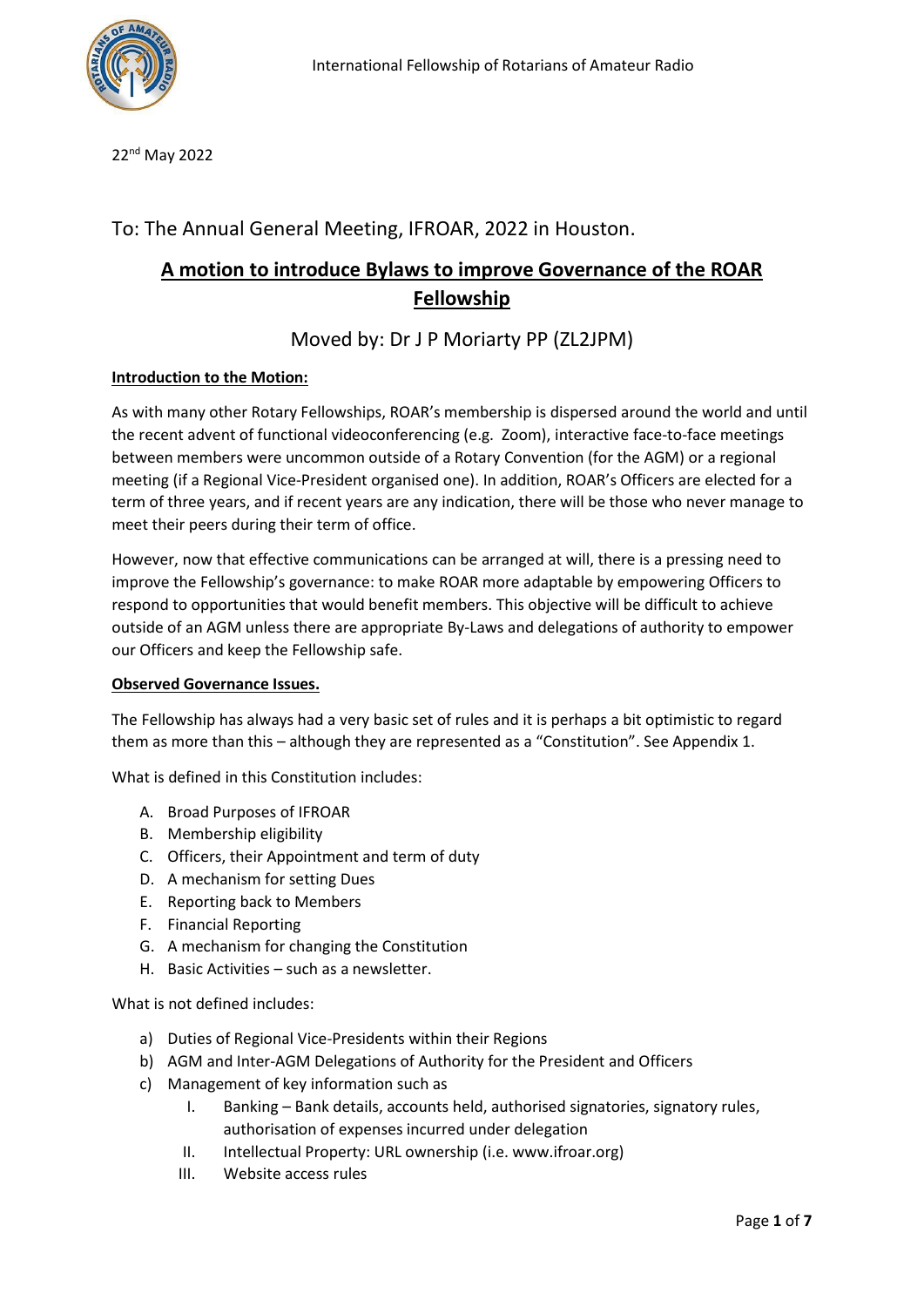- IV. Teleconferencing system responsibilities and rules (i.e. ZOOM)
- V. Succession and Contingency Planning (holding of key information by at least two Officers)
- VI. Auditing or Reviewing the Annual Financial Statements
- d) Responsibility to meet the obligations of Fellowships to RI (implicit in RI Rules).

# **Initiatives already undertaken since 2018.**

At the 2018-19 AGM, held in Toronto, Outgoing President John (ZL2JPM) introduced a motion to provide a President with some delegated authority for expenditure of ROAR funds. See Appendix 2.

This motion was passed and thereafter the President of IFROAR obtained delegated financial authority to approve expenditure on technological or service initiatives subject to the following conditions:

- a. That the initiative is non-recurring, would be beneficial to members in general and could be enjoyed by any of them,
- b. That any single initiative or combination of initiatives does not incur expenditure in excess of 10% of the Fellowship's equity in any Rotary year,
- c. That no member of IFROAR receives any pecuniary benefit, directly or indirectly, from the funding of any initiative approved under this delegation,
- d. That all initiatives under consideration are disclosed to members in the Fellowship's newsletter before this delegation is exercised on any of them.

This Delegation enables the President to make payments for services that can be enjoyed by all members (e.g., ZOOM for meetings, ROAR lapel pins, contributions to the upkeep and provision of DSTAR facilities at XLX299 (module R), etc.)

A recurring service initiative would need another exercise of the entire Delegation in a subsequent year, but this is no real impediment. The necessity of having to review the effectiveness of an initiative and either continue it, use an alternative or disband it is sound governance.

Condition (d) is intended to ensure transparency in the exercise of the delegation, but evidence of it being exercised in the form specified is elusive. It may well have been overlooked. At least it is a prompt for a newsletter (however brief!).

The delegation should have been added to the Constitution Text as it that would have made it easier to ensure it wasn't just "lost in the minutes" of an AGM.

In essence, this delegation covers some of the points made in the previous Section.

# **Recommendations for other Changes to the Constitution.**

It was mentioned at the "Taipei" Virtual AGM that a strategic plan for ROAR should be adopted. Ordinarily, this would seem common-sense and might be something to aspire to. However, speaking from recent experience as a ROAR President, the Fellowship is not a Rotary Club with the usual community and charitable goals. The Purpose of the Fellowship is more modest but still distinct: exchanges of views, developing understanding and fellowship between members, etc.

The motion that follows will prioritise these purposes, but also promote better and safer governance of our long-standing and (currently) well-resourced Fellowship.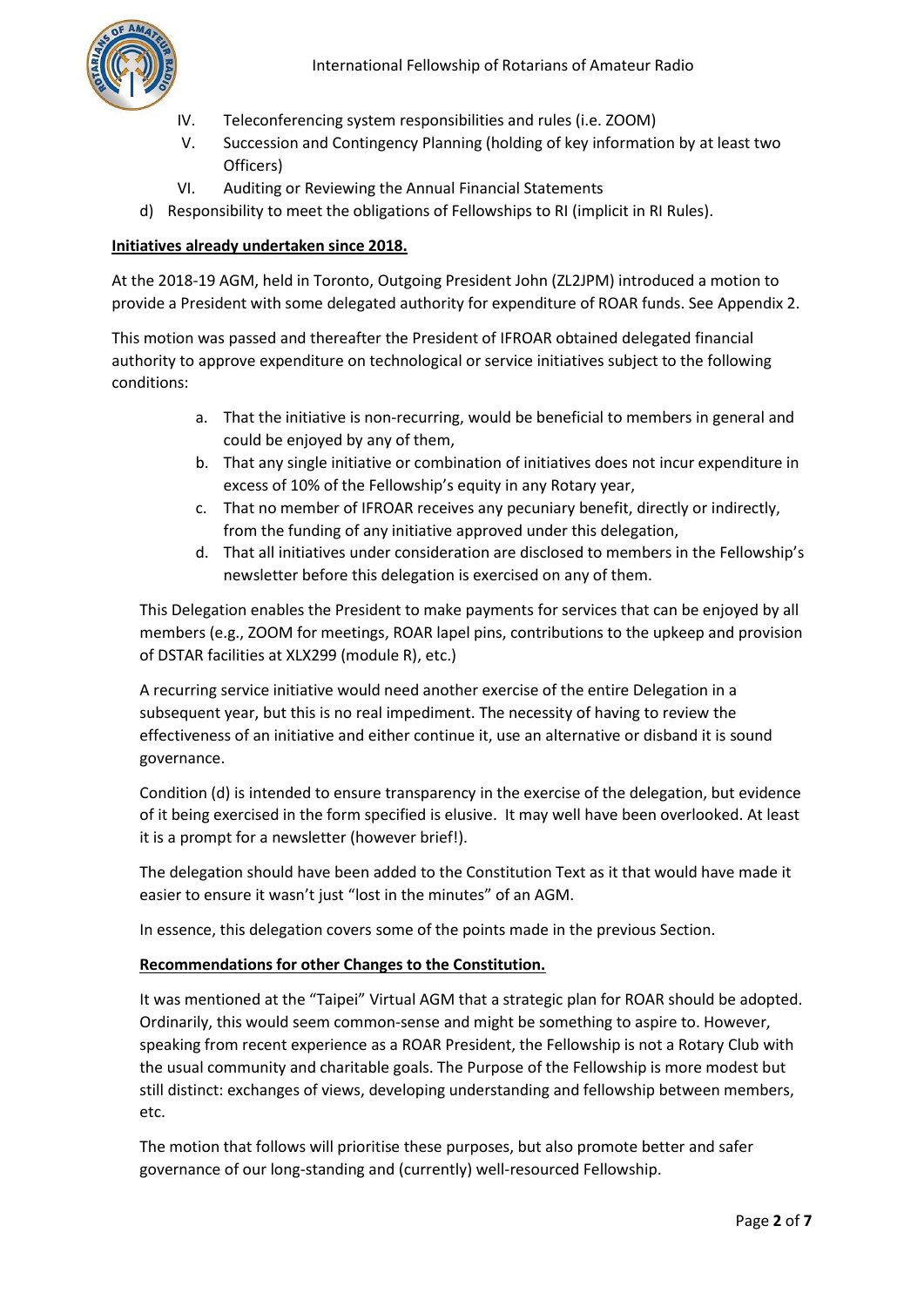

The Fellowship will be sustained if it continues to attract members and provide benefits to them over and above their membership of Rotary. Benefits may differ on a regional basis – due to time zone issues or other local situations. The essence of this is that membership is inherently a regional matter and that exchanges of views, etc. are both regional and international.

Also important are the small things that become critical if something unforeseen occurs. The Fellowship risks being crippled if a bank account, domain name management service, or the like, is dependent on an individual who, one day, for any reason, cannot function. The Constitution and its Bylaws must anticipate this and make provision for continuity or wind-up. Banks and other institutions have rules for such situations and the Fellowship's Officers must find out what they are and be compliant if the worst occurs.

Because of these observations,

# I move that

In the Current Constitution (Appendix 1), the following BYLAWS (all the words between "STARTS" and "ENDS") be added after the existing paragraph headed "Voting and Amendments":

# **STARTS**

# *Bylaws.*

# *Regional Vice-Presidents:*

- a) Vice-Presidents may be assigned to the following **Seven** Regions:
	- i. **ANZO -** Australia, New Zealand and Other places not included in any other region
	- ii. **ASIA** The Continent of Asia
	- iii. **CEEMA** The Continent of Europe and The Continent of Africa
	- iv.
	- v. **RIBI -** Great Britain and Ireland (GBI)
	- vi. **SACAMA** The Continent of South American (except Guyana, Suriname and French Guiana), Central America, Mexico, and the Spanish speaking island nations of the Caribbean (except Puerto Rico)
	- vii. **USCB (East and West) –** The Continent of North America including Bermuda and Puerto Rico.
- b) A Vice-President will be appointed to a Region, either by resolution at an Annual General Meeting or, in the case of a vacancy, the President may appoint a member willing to serve in accordance with the Constitution.
- c) Vice-Presidents are responsible for:
	- i. Membership promotion within their Region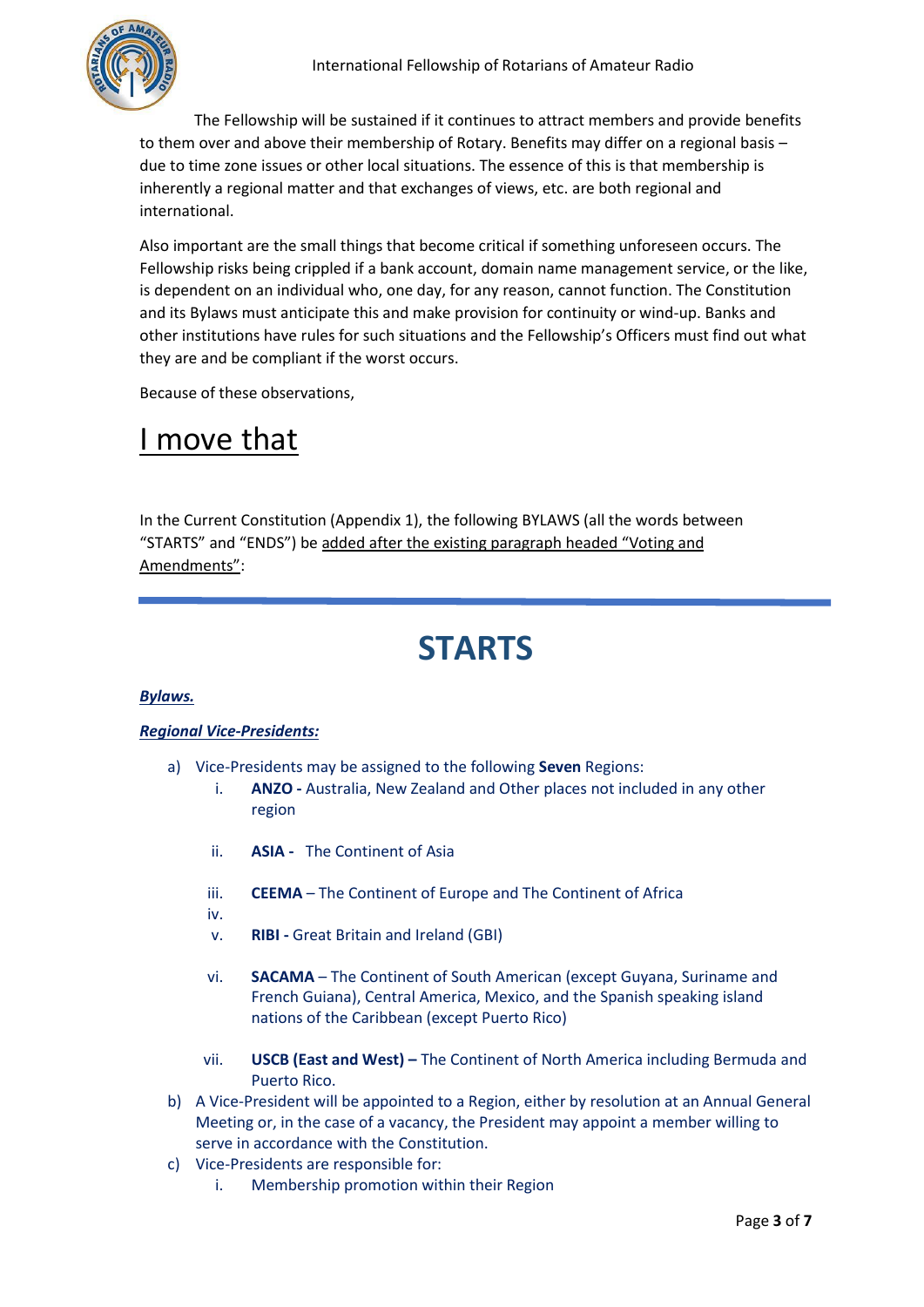

- ii. Facilitating contributions to the ROAR Newsletter and any other Regional publications
- iii. Memorialising significant changes to members: e.g. obituaries for Silent Keys & notification of recipients of awards or honours
- iv. Organising at least one regional general meeting each Rotary Year
- v. Promoting Nets or establishing other initiatives that carry out the Purposes of the Fellowship
- vi. Assisting the President to exercise the delegations of that office
- vii. Delegating tasks to other members of the region who wish to contribute.

# *AGM, President's Delegations and Inter-AGM Delegations of Authority for the President and Officers:*

- a) The Secretary shall give 30 days' notice of the Annual General Meeting of the Fellowship, that, wherever possible, is to be held at a time and at the place of the Annual Rotary Convention. If the International Rotary Convention cannot be held at any location, the Secretary shall give 30 days' notice of an alternative meeting mechanism, such as via teleconference. In any case, the Secretary shall make provision for members to attend any AGM by teleconference.
- b) The President is delegated the financial authority to approve expenditure on technological or service initiatives in any Region subject to the following conditions:
	- i. That the initiative is non-recurring, would be beneficial to members in general and could be enjoyed by any of them,
	- ii. That any single initiative or combination of initiatives does not incur expenditure in excess of ten percent of the Fellowship's equity in any Rotary year,
	- iii. That no member of IFROAR receives any pecuniary benefit, directly or indirectly, from the funding of any initiative approved under this delegation,
	- iv. That all initiatives under consideration are disclosed to members in the Fellowship's newsletter before this delegation is exercised on any of them.
- c) In the event that the President is unable to serve out the term of office, the Immediate Past President shall be President until the next AGM where an election of a President shall be held. In the event that the Immediate Past President is unable to serve, the Secretary shall request the Vice-Presidents to confer and they shall appoint one of their number to be President until the next AGM where an election of a President shall be held.
- d) If the Office of Secretary or Treasurer becomes vacant, the President shall appoint a suitably qualified member who is willing to serve in accordance with the Constitution.

# *Management of Key Information:*

- a) Banking:
	- i. The President and the Treasurer shall ensure that suitable banking facilities are used to deposit the Fellowship's funds, which shall be held in the name of the Fellowship.
	- ii. The methods of communication with and operations of the banking facilities shall be fully described in writing by the member currently responsible for them, along with any necessary access codes. A backup copy shall be kept in strict confidence by the Secretary and only disclosed to the President and Treasurer with the support of a majority of Vice-Presidents for the purposes of recovery.
	- iii. Two signatories, one of whom is either the Treasurer or the President, shall be required to disburse any funds from the Fellowship's bank accounts. A third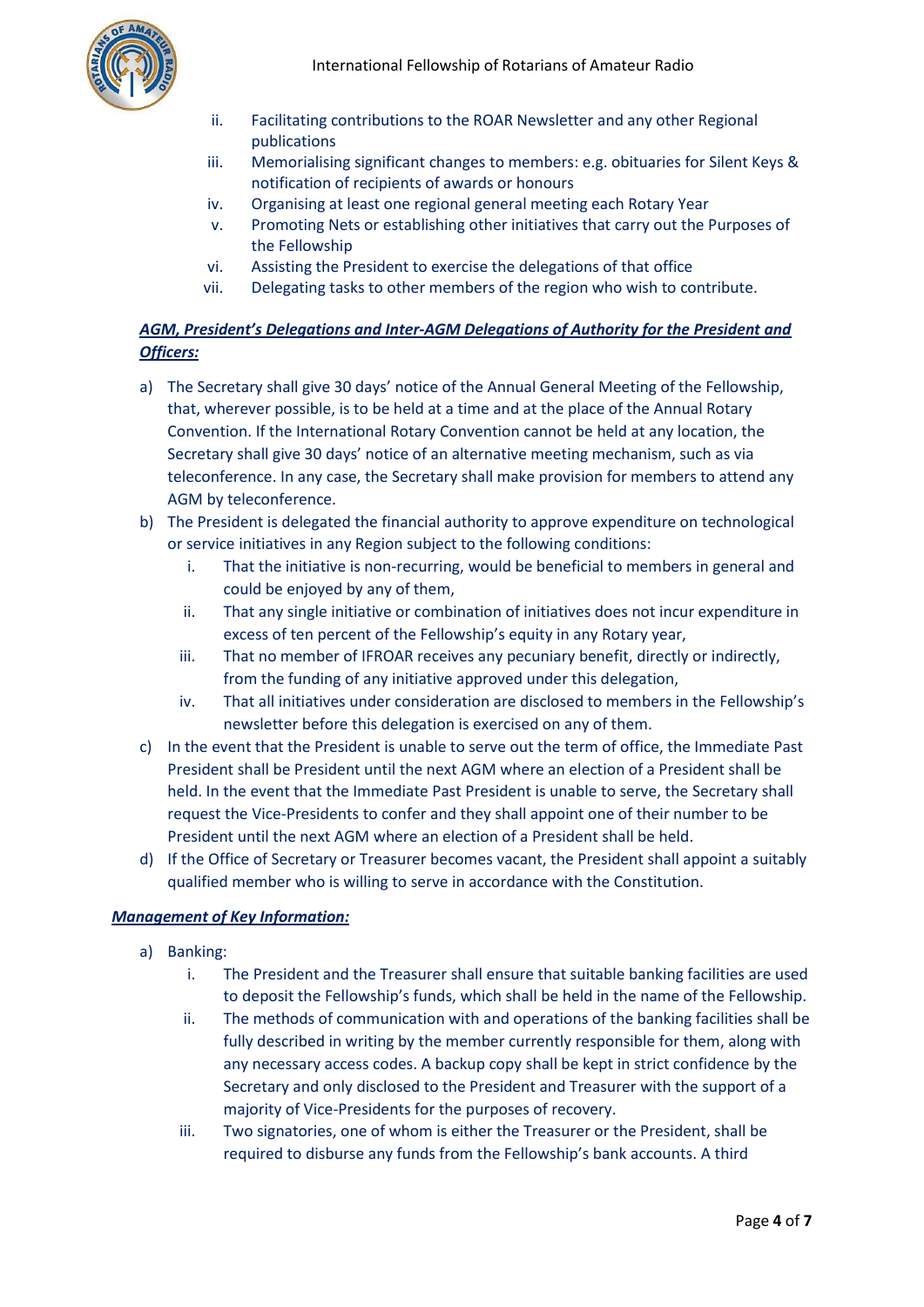

signatory shall be appointed by the President in accordance with the prevailing banking rules.

- iv. If PayPal or any similar online banking or payment service is used, the Treasurer shall ensure that its balance is always less than \$1,500. Funds received from such services should be moved to the Fellowship's bank accounts as soon as possible.
- b) Maintenance of Intellectual Property:
	- i. The methods of communication with and operations of the Fellowship's website, domain account and any other Internet-based services relied upon for fulfilling the Purposes of the Fellowship shall be fully described in writing by the member or service provider currently responsible for them, along with any necessary access codes. A backup copy shall be kept in strict confidence by the Secretary and only disclosed to the President with the support of a majority of Vice-Presidents for the purposes of recovery.
- c) Reviewing the Annual Accounts:
	- i. The Treasurer shall provide Statements of Financial Performance and Financial Position during the month of MAY to a Vice-President nominated by the President to review the accounts. Details of all income and expenses shall be provided along with any other information reasonably requested by the reviewer. The Reviewed Accounts and the opinion of the reviewer shall be presented at the AGM for approval by the members.
- d) General:
	- i. Attendance at International Rotary Conventions. The Fellowship should use its best endeavours to be physically present in the House of Friendship (or equivalent) and wherever practicable, arrange for the operation of a special event HF station (e.g. remote operation) and a VHF/UHF digital modes hotspot as part of the convention communications plan. The Fellowship will meet all actual and reasonable costs associated with establishing a physical presence at Convention. Expenses incurred by members attending or participating in the Convention are excluded.

# **ENDS**

In conclusion, most of the matters raised by Presidents and other Officers with whom I've discussed ROAR's governance are covered in these recommendations. I commend this Motion to the AGM.

73's

John (ZL2JPM)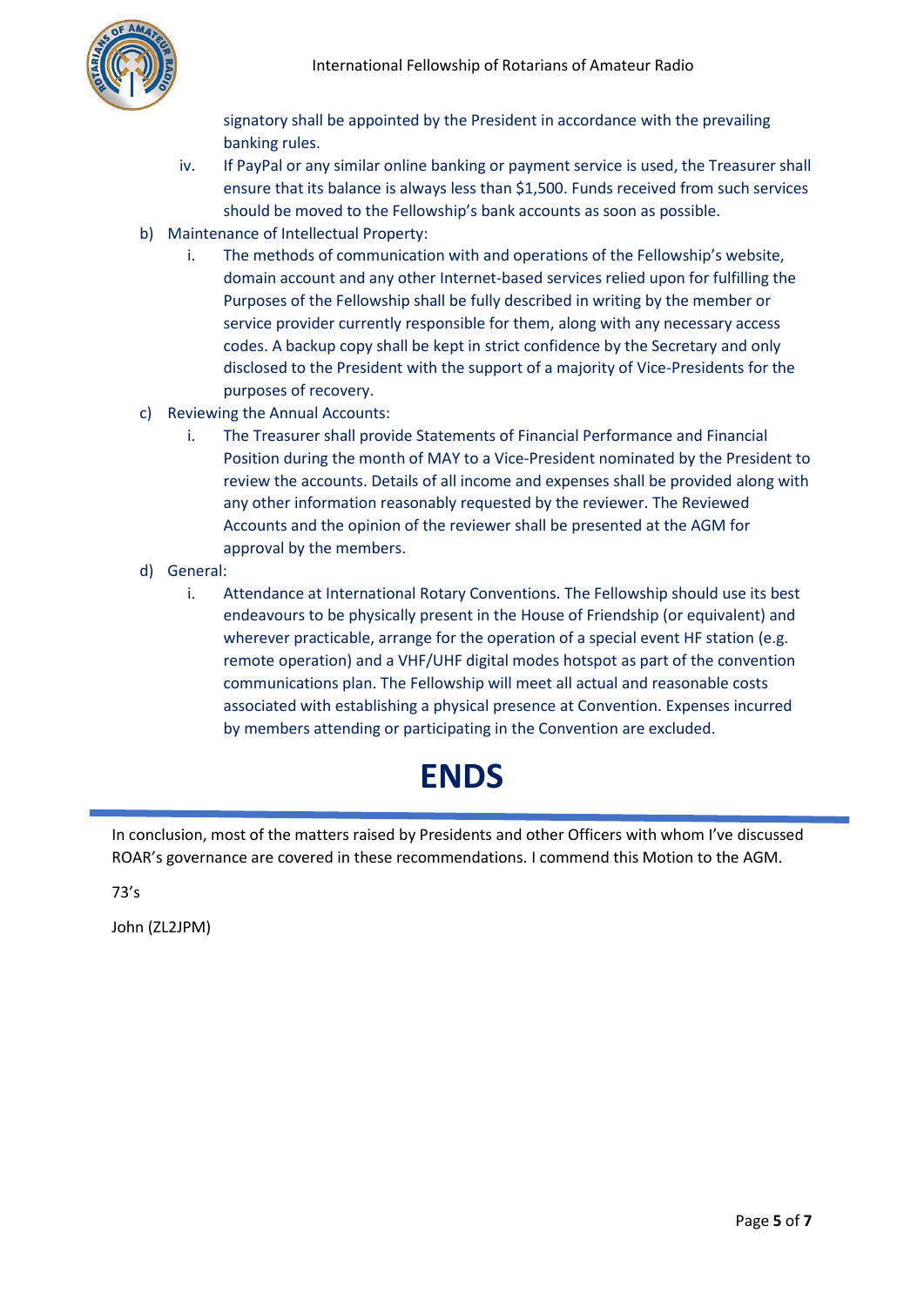

## **Appendix 1. Rules of the International Fellowship of Rotarians of Amateur Radio as at 1 July 2020.**

#### **ROTARIANS OF AMATEUR RADIO CONSTITUTION**

### **Purposes of the Fellowship**

The purposes of the fellowship are to provide a forum for the exchange of views between members who share an interest in Amateur Radio, as either licensed Radio Amateurs or as Short-wave Listeners with a view to developing understanding, acquaintance and fellowship between members worldwide.

### **Qualifications for Membership**

Members must be Rotarians, or Rotaractors or Retired Rotarians, or the Spouses of Members, who hold a license issued in their own country of residence, or who have a genuine interest in Shortwave Radio.

### **Officers**

President, Secretary, Treasurer, Regional Vice Presidents and Magazine Editor

### **Appointment of Officers**

New Officers shall be proposed by the existing Officers, for confirmation at the Annual General Meeting which will, where practicable, be held at the time of the International Rotary Convention.

Officers shall be appointed to serve a three-year term.

#### **Dues**

Dues shall be at a level recommended by the officers, for confirmation at the AGM, and shall be collected by the Treasurer, or by arrangement, may be collected in the Regions for submission to the Treasurer. The Treasurer may agree to a reduced International subscription where the local membership bears the cost of the distribution of the Roster and Communicator magazine. Where members have failed to submit dues for a period of five years, they shall be removed from the membership roster.

#### **Annual Reports**

The President and Secretary shall submit to the membership, for consideration at the AGM, a report on the activities of the Fellowship. The Treasurer shall submit a report account of the financial affairs of the Fellowship.

#### **Activities**

The Officers and Regional Vice Presidents shall be responsible for the organisation of regular radio schedules for members, internationally and locally as is appropriate, and shall also arrange for the regular publication of a Roster of Members and a newsletter. Where practicable, information for members shall be made available on the Fellowship's International Websites.

#### **Voting and Amendments**

Changes to this Constitution may be proposed by any paid-up member, for consideration by the Officers, who will then make recommendations to the members at the next AGM. Any necessary voting on motions at the AGM shall require a simple majority of those attending.